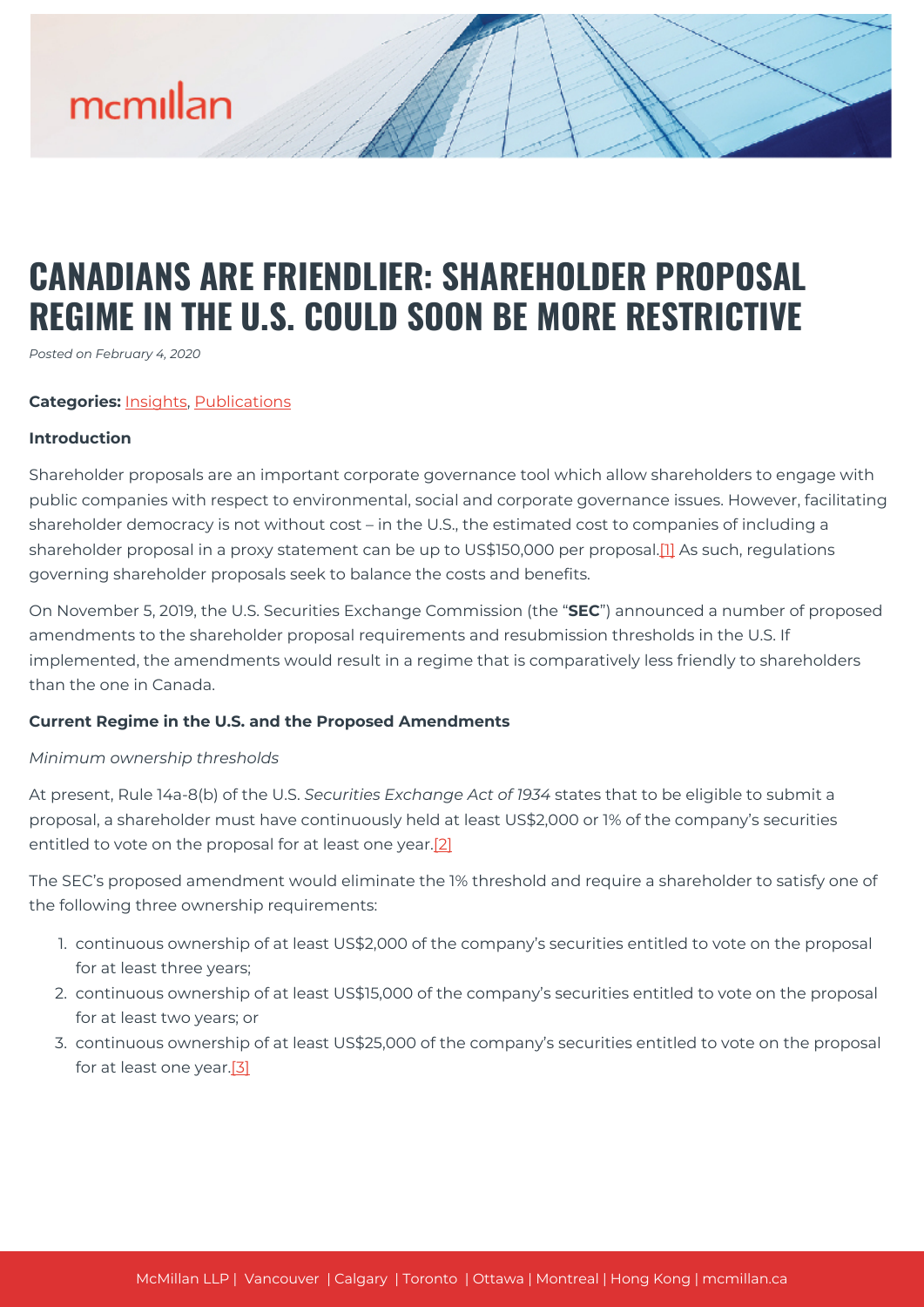The SEC believes that the proposed increased ownership thresholds would more appropriately balance the interests of shareholders seeking to use the company's proxy statement to advance their proposals with those of other shareholders and companies bearing the burdens relating to such shareholder activism.[\[4\]](#page--1-0) The alternative thresholds, according to the SEC, provide shareholders with multiple options to demonstrate sufficient economic stake or investment interest[.\[5\]](#page--1-0)

Importantly, the proposed rule would not allow shareholders to pool their securities to meet the minimum ownership thresholds.[\[6\]](#page--1-0)

# *Additional documentation from a shareholder submitting a proposal through a representative*

The SEC proposed that a shareholder submitting a proposal through a representative provide, among other items, a statement from the shareholder confirming his, her or its support of the proposal as well as a statement authorizing the representative to submit the proposal on the shareholder's behalf and/or otherwise act for the shareholder[.\[7\]](#page--1-0)

# *Engagement with the company after submission*

The SEC proposed that Rule 14a-8(b) should also be amended to include a new requirement that a shareholder proponent provide a statement of availability to meet with the company in person or via teleconference between 10 and 30 days after the submission to discuss the proposal.<sup>[8]</sup> The proposed new requirement is intended to facilitate dialogue between the company and the shareholder proponent and encourage more efficient shareholder engagement.<sup>[\[9\]](#page--1-0)</sup>

#### *Clarification of the one-proposal limit*

Under Rule 14a-8(c), each shareholder may submit only one proposal to the company for a particular shareholders' meeting.[\[10\]](#page--1-0) The SEC proposed to amend the rule to restrict each person, as opposed to each shareholder, to only one proposal to the company for a particular shareholders' meeting. This would address situations where a shareholder submits a proposal on his, her or its own behalf, but acts as a representative for another shareholder proposal at the same meeting. In the SEC's view, such indirect submission of multiple proposals not only constitutes an unreasonable exercise of a shareholder's right to submit a proposal at the expense of other shareholders, but may also take attention away from other material matters in the proxy statement[.\[11\]](#page--1-0) Additionally, the SEC is seeking comments on whether natural persons should be disallowed from submitting proposals through a representative.<sup>[\[12\]](#page--1-0)</sup>

#### *Resubmission thresholds*

It is possible for a proposal that is substantially the same as a previous one to be resubmitted if the proposal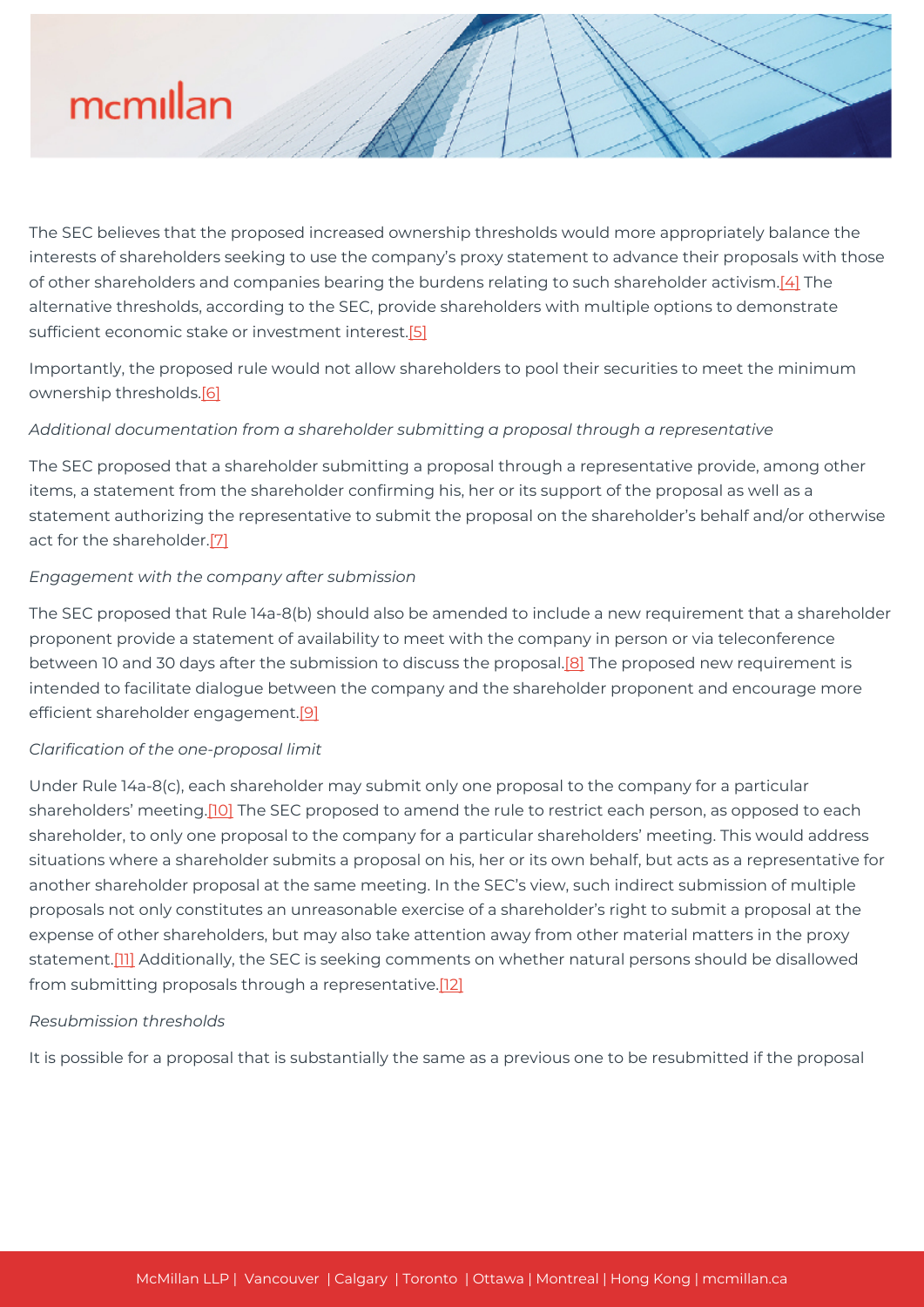received sufficient shareholder support. Rule 14a-8(i)(12) provides that a company may exclude a shareholder proposal dealing with substantially the same matter as one that has been previously included in its proxy materials within the past five years, if such proposal was voted on at least once in the last three years and received less than: (i) 3% of the vote if previously voted on once within the preceding five years; (ii) 6% of the vote if previously voted on twice within the preceding five years; and (iii) 10% of the vote if previously voted on three times or more within the preceding five years.<sup>[13]</sup>

The proposed amendments replace the current thresholds with 5%, 10% and 25%, respectively. Further, an additional proposed provision would permit companies to exclude proposals that were submitted three or more times in the preceding five years if such proposals received between 25% and 50% of the vote, and support declined by more than 10% from the last time substantially the same subject matter was voted on[.\[14\]](#page--1-0)

The SEC asserts that the increased thresholds would allow management to exclude resubmitted proposals that have not gained sufficient traction among shareholders, thereby decreasing the burdens associated with repeated consideration of such proposals.[\[15\]](#page--1-0)

In determining the proposed thresholds, SEC staff reviewed shareholder proposals that eventually received majority support on a second or subsequent submission between 2011 and 2018. Of these successful submissions, 98% of proposals had over 5% shareholder support on their first submission. Of proposals that ultimately obtained majority support on their third or subsequent submissions, approximately 95% received over 15% shareholder support on their second submission, and 100% received over 25% shareholder support on their third or subsequent submission.<sup>[16]</sup>

# **Canada's Shareholder Proposal Regime**

In Canada, the shareholder proposal regime is regulated by the applicable federal or provincial corporate statute.

#### *Minimum ownership thresholds*

Under the *Canada Business Corporations Act* (the "**CBCA**"), a shareholder wishing to submit a proposal must hold at least 1% of the total number of outstanding voting shares of the corporation or hold shares with a fair market value of at least \$2,000 up to and including the day of the relevant shareholders' meeting.[\[17\]](#page--1-0) A shareholder must have held the shares for at least six months at the time he, she or it submits a proposal.<sup>[18]</sup> Shareholders may aggregate their holdings to meet the threshold so long as each shareholder meets the length of ownership requirements.<sup>[19]</sup>

Ontario's *Business Corporations Act* (the "**OBCA**") allows the submission of shareholder proposals from shareholders who are entitled to vote[.\[20\]](#page--1-0) Under British Columbia's *Business Corporations Act* (the "**BCBCA**"), a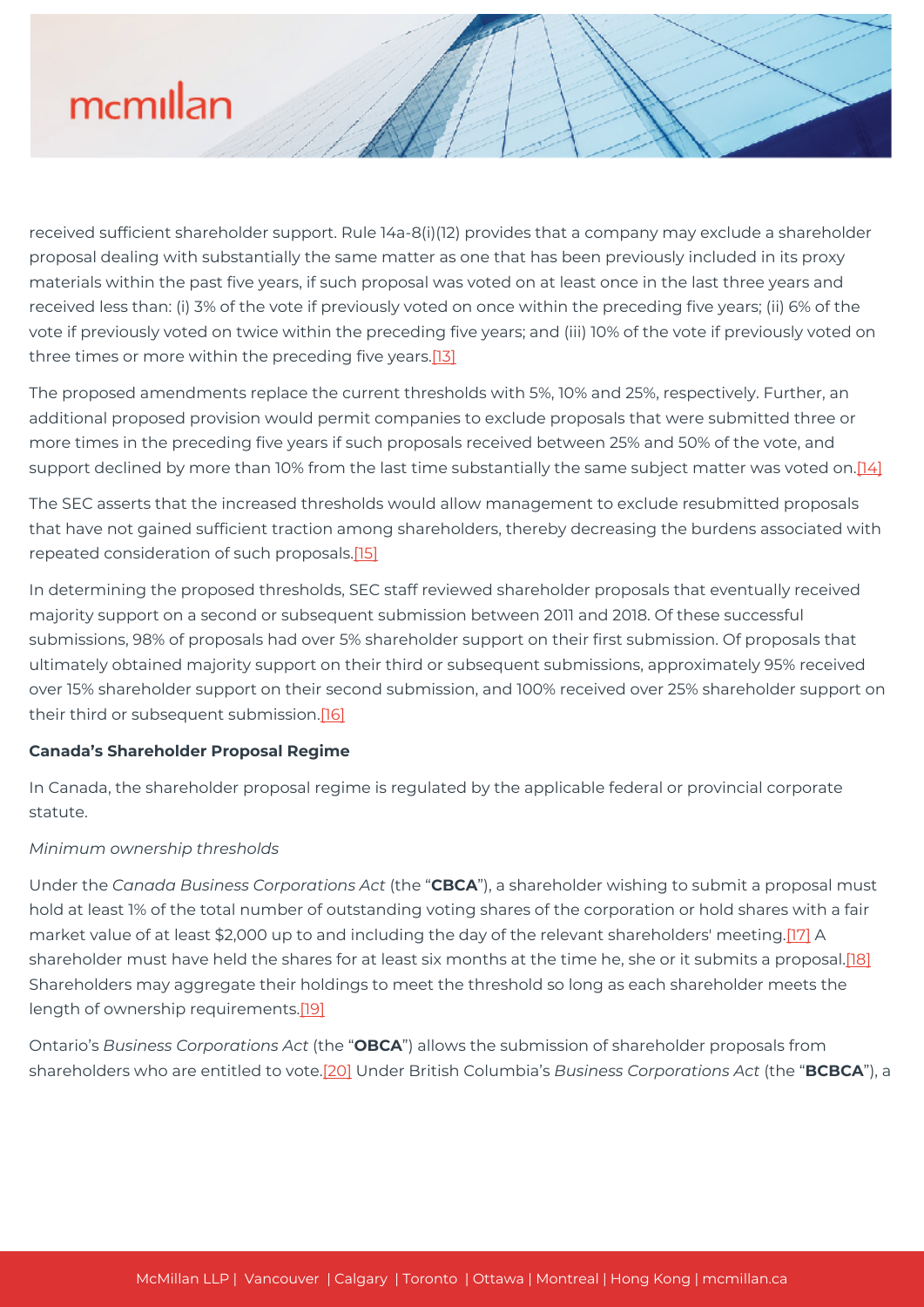shareholder must hold at least 1% or \$2,000 of the outstanding voting shares and must have held such shares for at least two years before the date of the proposal.[\[21\]](#page--1-0) The BCBCA, like the CBCA, also accepts aggregating ownership to meet the minimum ownership threshold, provided that each shareholder has held their shares for at least two years before the date of the proposal.[\[22\]](#page--1-0) Alberta's *Business Corporations Act* (the "**ABCA**") has the same minimum ownership thresholds provided under the CBCA[,\[23\]](#page--1-0) and also requires that a shareholder must have the support of other shareholders holding at least 5% of the company's voting shares, to be eligible to submit a proposal[.\[24\]](#page--1-0)

# *Resubmission thresholds*

Under the OBCA and the regulations of the CBCA and BCBCA, the current thresholds for resubmission are 3%, 6% and 10% if substantially the same proposal was voted upon once, twice or three times in the last five years, respectively. If the applicable resubmission threshold is not met, a corporation may exclude the proposal from its proxy materials.<sup>[25]</sup> The ABCA however, states that a corporation is not required to include a shareholder proposal in the management proxy circular if substantially the same proposal was submitted and defeated within the last two years.[\[26\]](#page--1-0)

# **The New Reality: the Proposed U.S. Thresholds Compared with the Canadian Thresholds**

If the SEC's proposed amendments are implemented as currently drafted, the shareholder proposal regime in Canada will be more shareholder friendly than that in the U.S.

Currently, the minimum ownership thresholds under Rule 14a-8(b) and those under the CBCA, BCBCA and ABCA are substantially similar. However, the proposed amendments would make it more difficult for shareholders of U.S. public companies to submit a shareholder proposal. The SEC's first proposed requirement of continuous ownership of at least US\$2,000 of the company's voting shares for at least three years is more onerous than the two-year period mandated by the BCBCA and the six-month period prescribed by the CBCA and ABCA. Recall that the Ontario legislation does not even set out a minimum ownership threshold or period.

In some jurisdictions in Canada where a single shareholder does not meet the minimum ownership requirements, shareholders are allowed to pool their shares to satisfy one of the minimum ownership thresholds. This is favourable to minority shareholders who would otherwise be ineligible to submit a proposal. The SEC's proposed amendments, in addition to raising the ownership thresholds, would disallow shareholders from aggregating their security holdings to meet the minimum ownership requirements. The practice of minority shareholders pooling their securities for the purpose of submitting a proposal would be eliminated.

Further, the SEC's proposed amendments raise the resubmission thresholds and require shareholder proponents to be willing to engage in discussions with the company in respect of the proposal.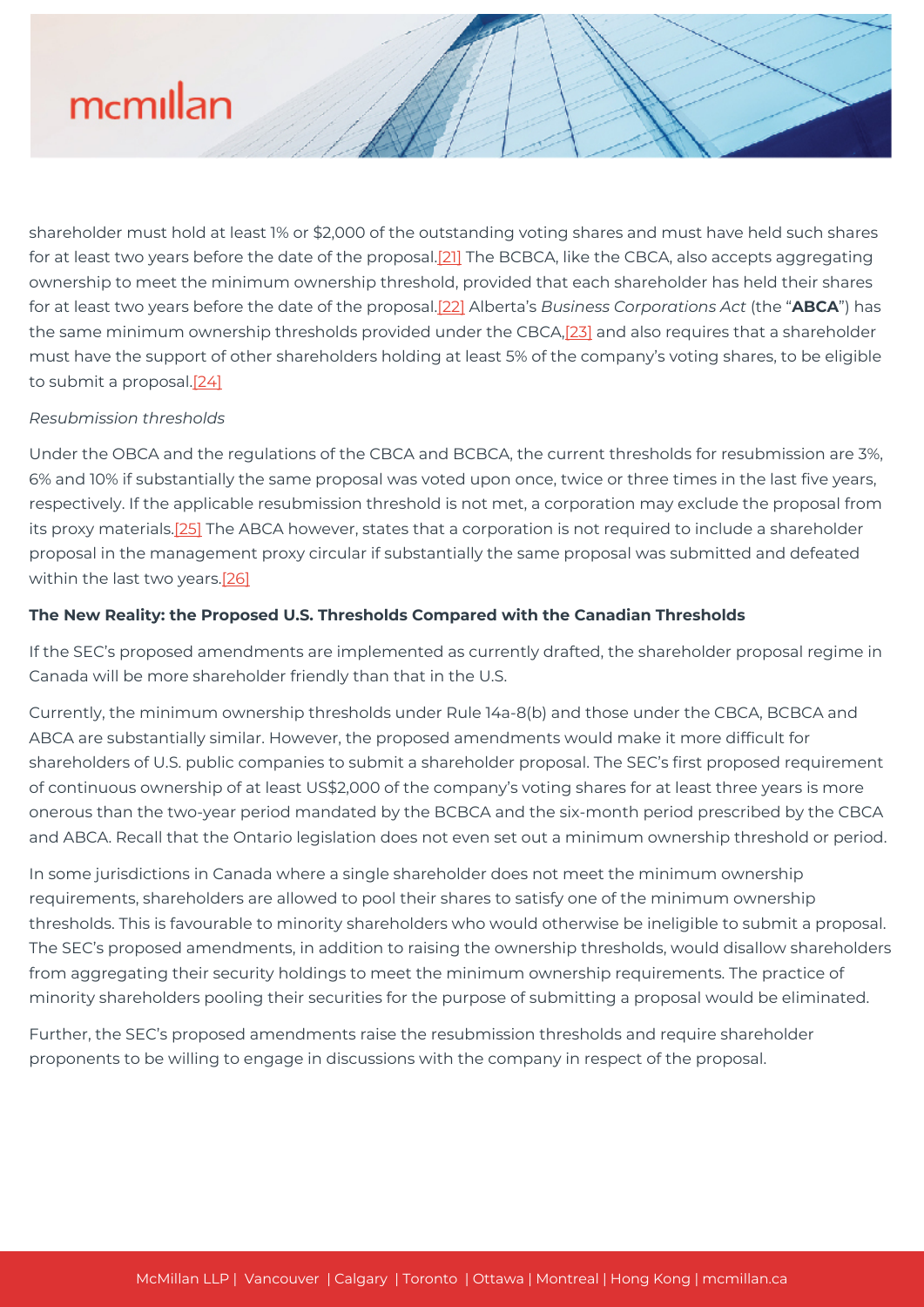

Overall, the proposed amendments in the U.S. seem to shift the shareholder proposal regime to be less burdensome for corporations. If the proposed amendments are implemented, the Canadian regime may be comparatively more conducive to shareholder activism. There do not appear to be similar changes proposed in Canada, but only time will tell.

The public comment period for the SEC's proposed amendments closed on February 3, 2020.

by Kelly Kan and Maressa Singh (Articling Student)

[1] *[US, Securities and Exchange Commission, Procedural Requirements and Resubmission Thresholds under](https://www.sec.gov/rules/proposed/2019/34-87458.pdf) [Exchange Act Rule 14a-8: Proposed Rule](https://www.sec.gov/rules/proposed/2019/34-87458.pdf)*, SEC Release No. 34-87458 (5 November 2019) at 12 [*SEC Proposed Amendments*].[ps2id id='1' target=''/]

[2] [US, General Rules and Regulations, Securities Exchange Act of 1934](https://www.ecfr.gov/cgi-bin/text-idx?node=17:4.0.1.1.1&rgn=div5#se17.4.240_114a_68), 17 CFR § 240.14a-8 (last modified 2010), *Electronic Code of Federal Regulations* [Rule 14a-8].[ps2id id='2' target=''/]

[3] US, Securities and Exchange Commission, Press Release, 2019-232, "[SEC Proposes Amendment to Modernize](https://www.sec.gov/news/press-release/2019-232) [Shareholder Proposal Rule](https://www.sec.gov/news/press-release/2019-232)" (Washington, DC: 5 November 2019) [SEC Press Release]; *SEC Proposed*

*Amendments, supra* note 1 at 21.[ps2id id='3' target=''/]

- [4] *SEC Proposed Amendments, supra* note 1 at 20.[ps2id id='4' target=''/]
- [5] *Ibid* at 21.[ps2id id='5' target=''/]
- [6] *Ibid* at 23.[ps2id id='6' target=''/]
- [7] *Ibid* at 31.[ps2id id='7' target=''/]
- [8] *Ibid* at 34.[ps2id id='8' target=''/]
- [9] *Ibid* at 35.[ps2id id='9' target=''/]

[10] *Rule 14a-8, supra* note 2 at §240.14a-8(c).[ps2id id='10' target=''/]

[11] *SEC Proposed Amendments, supra* note 1 at 38.[ps2id id='11' target=''/]

- [12] *Ibid* at 39.[ps2id id='12' target=''/]
- [13] *Ibid* at 9.[ps2id id='13' target=''/]
- [14] *Ibid* at 50.[ps2id id='14' target=''/]

# [15] *Ibid* at 47-48.[ps2id id='15' target=''/]

[16] *SEC Press Release, supra* note 3.[ps2id id='16' target=''/]

[17] Canada Business Corporations Act, RSC 1985, c C-44 ss 137(1.1)(a), 137(5.1) [*CBCA*]; *Canada Business*

*Corporations Regulations, 2001*, SOR/2001-512, s 46(a)(i)-(ii) [*CBCR*].[ps2id id='17' target=''/]

[18] *CBCR, supra* note 17, s 46(b).[ps2id id='18' target=''/]

- [19] *CBCA, supra* note 17, s 137(1.1)(b).[ps2id id='19' target=''/]
- [20] *Business Corporations Act*, RSO 1990, c B 16, s 99(1)(a) [*OBCA*].[ps2id id='20' target=''/]

[21] *Business Corporations Act*, SBC 2002, c 57, ss 187(1)(b), 188(1)(b)(i)-(ii) [*BCBCA*]; *Business Corporations*